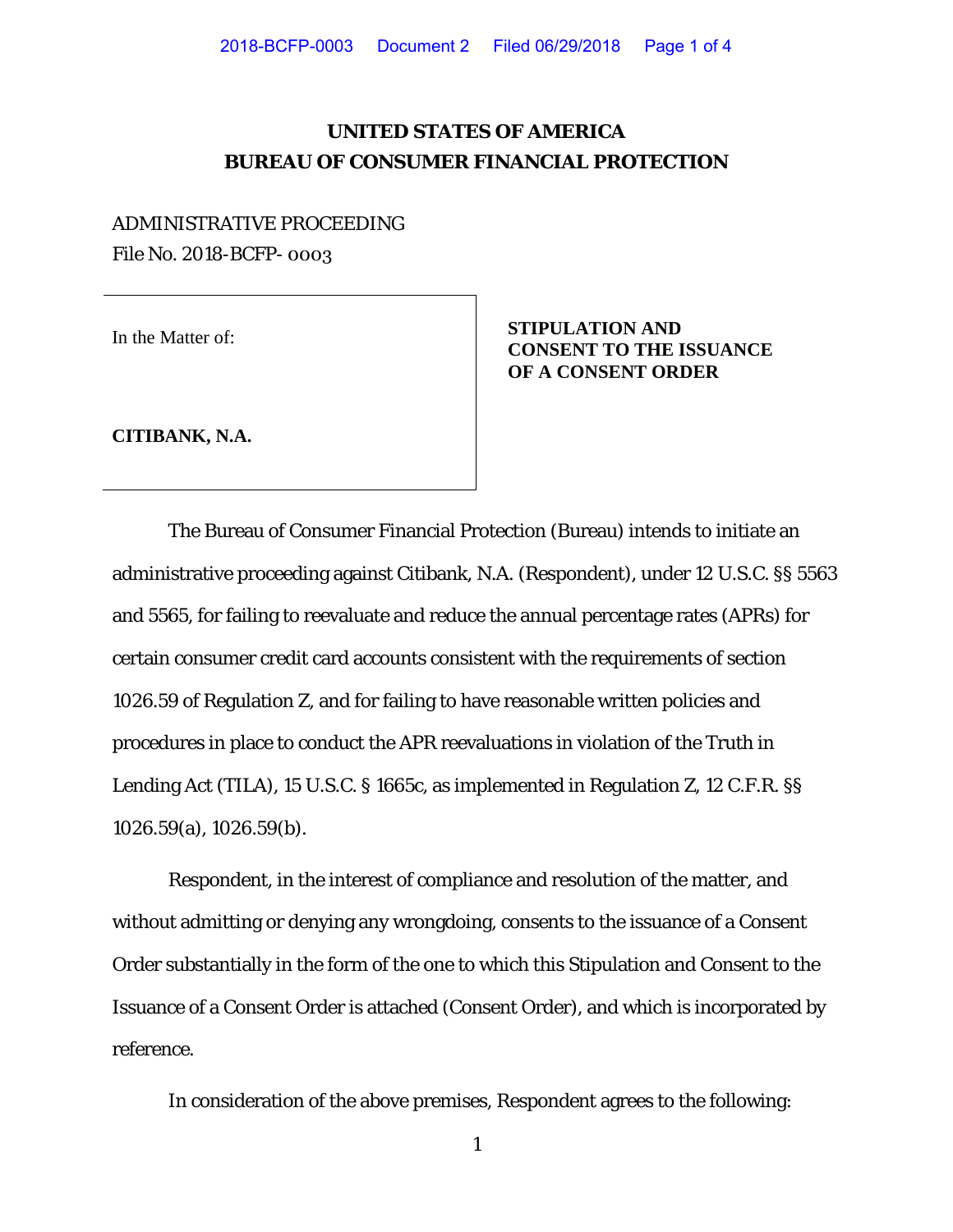### **Jurisdiction**

1. The Bureau has jurisdiction over this matter under sections 1053 and 1055 of the Consumer Financial Protection Act of 2010 (CFPA), 12 U.S.C. §§ 5563, 5565.

#### **Consent**

- 2. Respondent agrees to the issuance of the Consent Order, without admitting or denying any of the findings of fact or conclusions of law, except that Respondent admits the facts necessary to establish the Bureau's jurisdiction over Respondent and the subject matter of this action.
- 3. Respondent agrees that the Consent Order will be deemed an "order issued with the consent of the person concerned" under 12 U.S.C. § 5563(b)(4), and agrees that the Consent Order will become a final order, effective upon issuance, and will be fully enforceable by the Bureau under 12 U.S.C. §§ 5563(d)(1) and 5565.
- 4. Respondent voluntarily enters into this Stipulation and Consent to the Issuance of a Consent Order.
- 5. The Consent Order resolves only Respondent's potential liability for law violations that the Bureau asserted or might have asserted based on the practices described in Section IV of the Consent Order, to the extent such practices occurred before the Effective Date and the Bureau knows about them as of the Effective Date. Respondent acknowledges that no promise or representation has been made by the Bureau or any employee, agent, or representative of the Bureau, about any liability outside of this action that may have arisen or may arise from the facts underlying this action or immunity from any such liability.
- 6. Respondent agrees that the facts described in Section IV of the Consent Order will be taken as true and be given collateral estoppel effect, without further proof,

2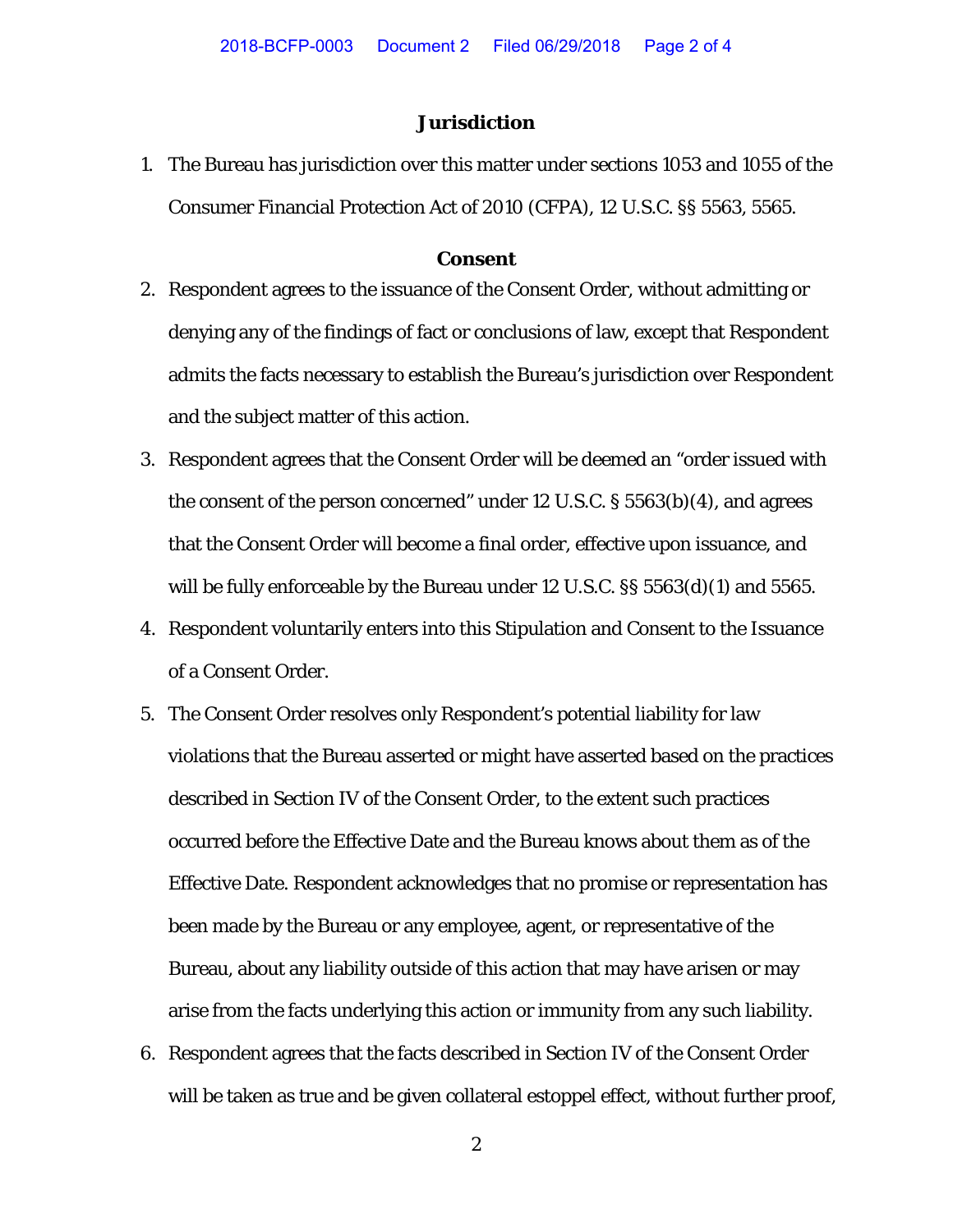in any proceeding before the Bureau to enforce the Consent Order, or in any subsequent civil litigation by the Bureau to enforce the Consent Order or its rights to any payment or monetary judgment under the Consent Order.

- 7. The terms and provisions of this Stipulation and the Consent Order will be binding upon, and inure to the benefit of, the parties hereto and their successors in interest.
- 8. Respondent agrees that the Bureau may present the Consent Order to the Bureau Director for signature and entry without further notice.

### **Waivers**

- 9. Respondent, by consenting to this Stipulation, waives:
	- a. Any right to service of the Consent Order, and agrees that issuance of the Consent Order will constitute notice to Respondent of its terms and conditions;
	- b. Any objection to the jurisdiction of the Bureau, including, without limitation, under section 1053 of the CFPA, 12 U.S.C. § 5563;
	- c. The rights to all hearings under the statutory provisions under which the proceeding is to be or has been instituted; the filing of proposed findings of fact and conclusions of law; proceedings before, and a recommended decision by, a hearing officer; all post-hearing procedures; and any other procedural right available under section 1053 of the CFPA, 12 U.S.C. § 5563, or 12 C.F.R. Part 1081;
	- d. The right to seek any administrative or judicial review of the Consent Order;